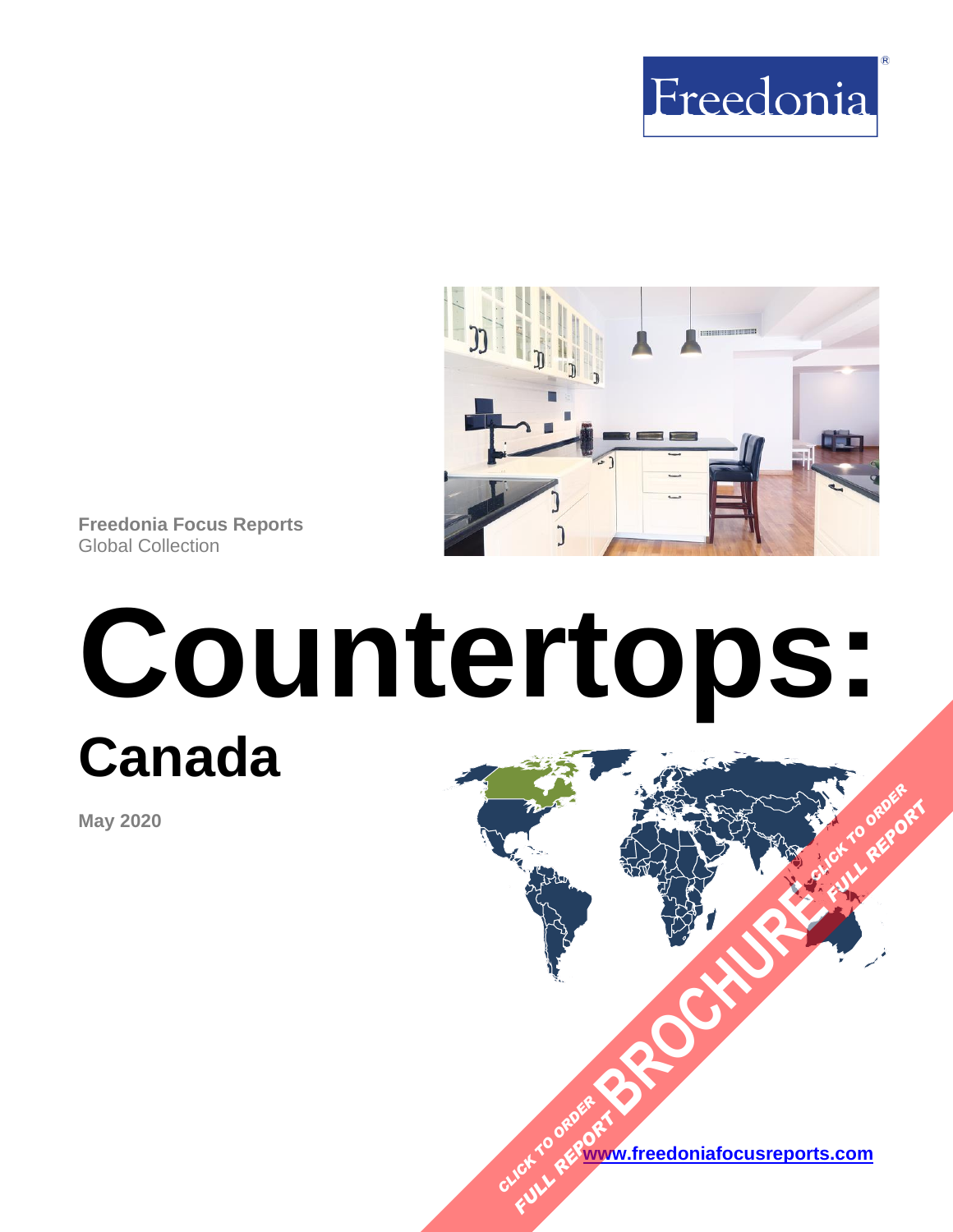# **Table of Contents**

| 1. Highlights                                 | 3              |
|-----------------------------------------------|----------------|
| 2. Market Environment                         | 4              |
| <b>Historical Trends</b>                      | 4              |
| Key Economic Indicators                       | 6              |
| Near-Term Impact of COVID-19                  | $\overline{7}$ |
| Area of Installation                          | 8              |
| <b>Environmental &amp; Regulatory Factors</b> | 10             |
| North America Regional Outlook                | 12             |
| 3. Segmentation & Forecasts                   | 14             |
| <b>Materials</b>                              | 14             |
| Laminate                                      | 15             |
| <b>Engineered Stone</b>                       | 15             |
| Solid Surface                                 | 16             |
| Granite                                       | 17             |
| Marble & Other Natural Stone                  | 17             |
| Porcelain Slab & Sintered Stone               | 18             |
| <b>Other Materials</b>                        | 19             |
| Markets                                       | 21             |
| Residential                                   | 22             |
| Nonresidential                                | 22             |
| 4. Industry Structure                         | 24             |
| <b>Industry Characteristics</b>               | 24             |
| <b>Market Leaders</b>                         | 25             |
| <b>DuPont</b>                                 | 26             |
| Formica                                       | 26             |
| Panolam Industries                            | 26             |
| 5. About This Report                          | 28             |
| Scope                                         | 28             |
| Sources                                       | 29             |
| <b>Industry Codes</b>                         | 29             |
| Freedonia Methodology                         | 30             |
| Resources                                     | 31             |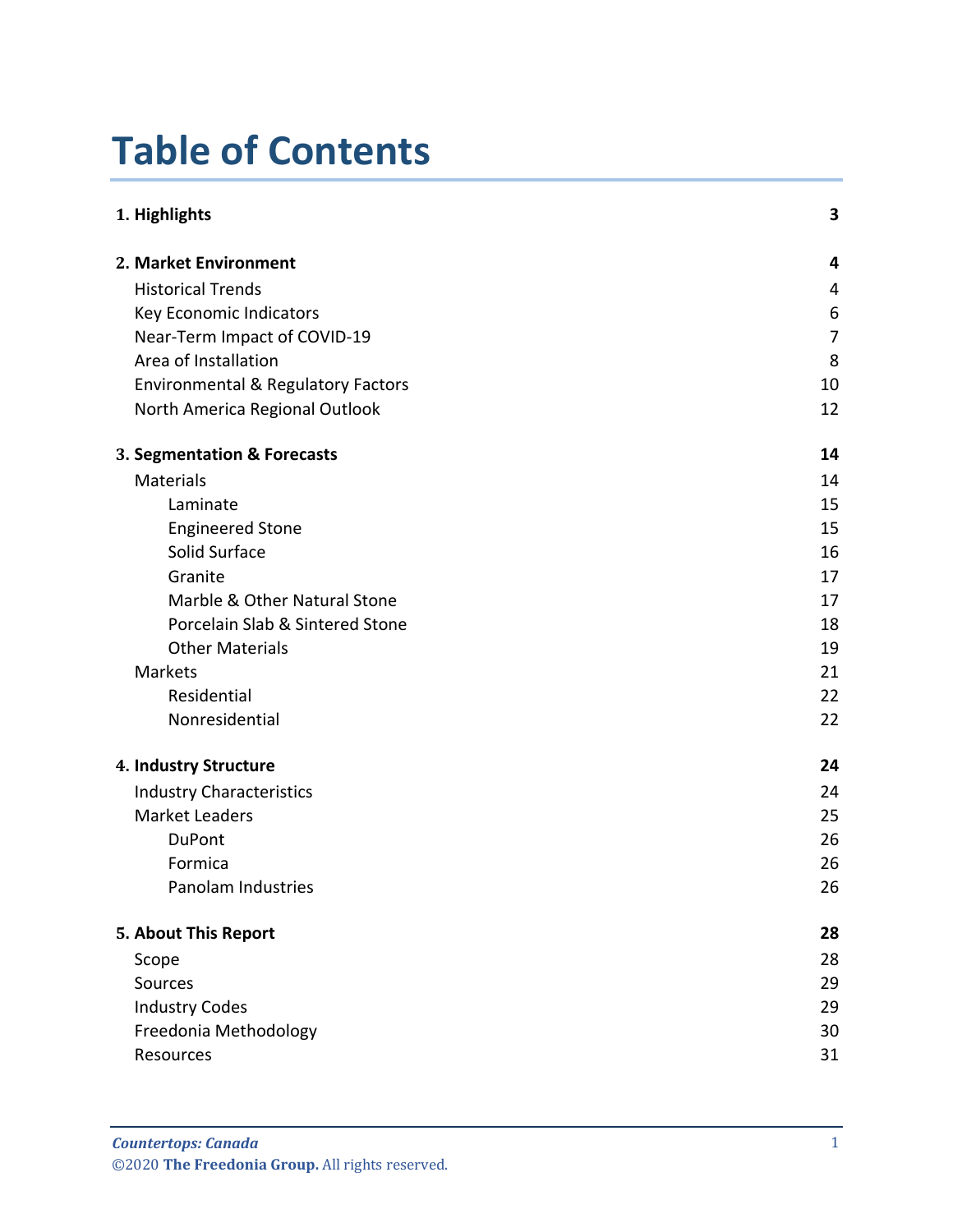# **List of Tables & Figures**

| Figure 1   Canada: Key Trends in the Countertop Market, 2019 - 2024                | 3  |
|------------------------------------------------------------------------------------|----|
| Figure 2   Canada: Countertop Demand Trends, 2009 - 2019                           | 5  |
| Table 1   Canada: Key Indicators for Countertop Demand, 2009 - 2024 (2018US\$ bil) | 6  |
| Figure 3   Canada: Countertop Demand by Area of Installation, 2019 (%)             | 8  |
| Figure 4   North America: Countertop Demand by Country, 2019 (%)                   | 12 |
| Figure 5   Canada: Countertop Demand by Material, 2009 - 2024 (mil sq mtr)         | 14 |
| Table 2   Canada: Countertop Demand by Material, 2009 - 2024 (000 sq mtr)          | 14 |
| Figure 6   Canada: Countertop Demand by Material, 2009 - 2024 (%)                  | 19 |
| Figure 7   Canada: Countertop Demand by Market, 2009 - 2024 (mil sq mtr)           | 21 |
| Table 3   Canada: Countertop Demand by Market, 2009 - 2024 (000 sq mtr)            | 21 |
| Figure 8   Canada: Countertop Demand by Market, 2009 - 2024 (%)                    | 23 |
| Table 4   Canada: Selected Suppliers to the Countertop Market                      | 25 |
| Table 5   NAICS & SIC Codes Related to Countertops                                 | 29 |
|                                                                                    |    |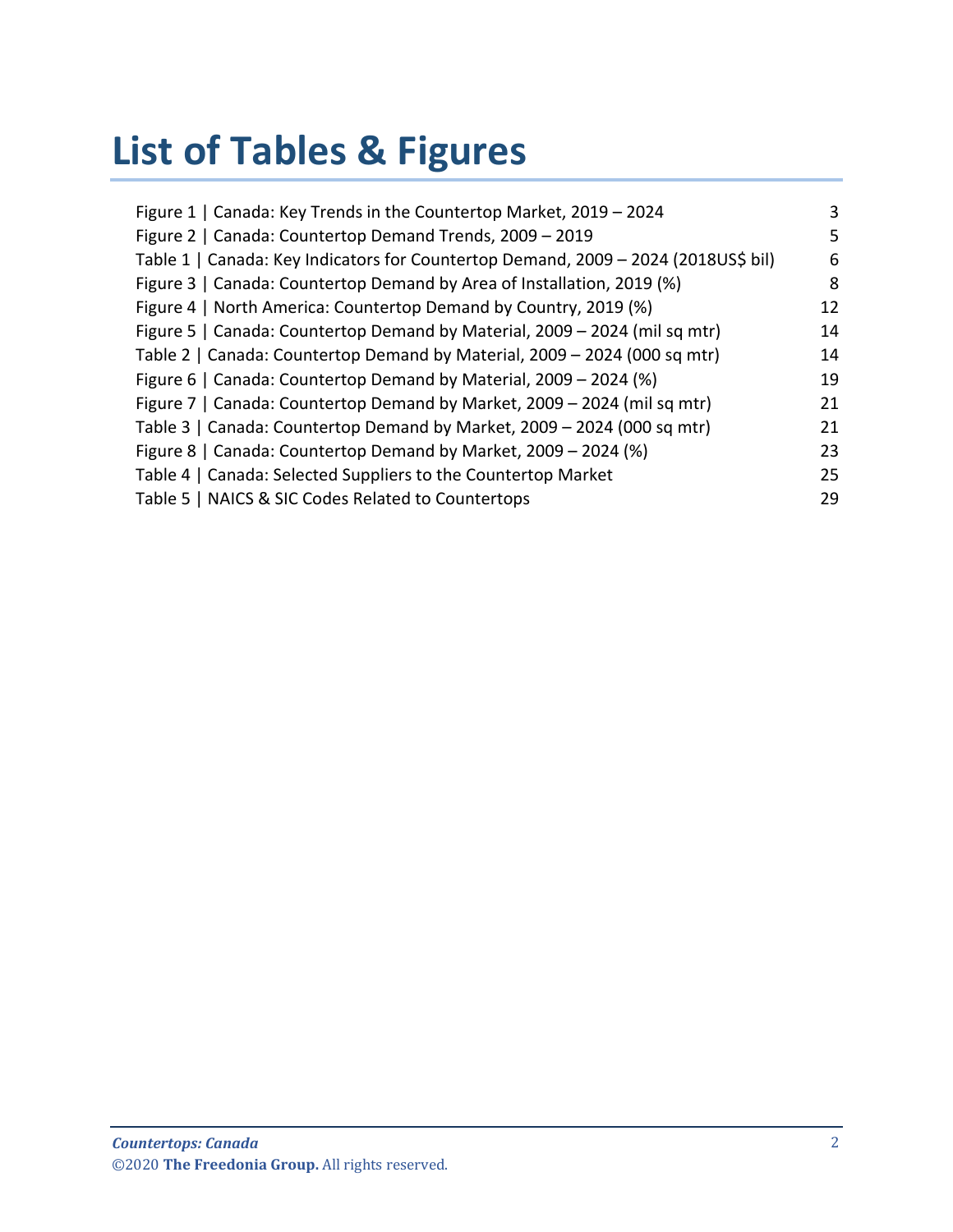# <span id="page-3-0"></span>**About This Report**

# <span id="page-3-1"></span>**Scope**

This report forecasts to 2024 countertop demand in square meters in Canada. Total demand is segmented by material in terms of:

- laminate
- engineered stone
- solid surface
- granite
- marble and other natural stone such as limestone, slate, and soapstone
- porcelain slab and sintered stone
- other materials such as glass, stainless steel, and wood

Total demand is also segmented by market as follows:

- residential
- nonresidential

To illustrate historical trends, total demand is provided in annual series from 2009 to 2019; the various segments are reported at five-year intervals for 2009, 2014, and 2019.

This report analyzes the market for residential and nonresidential countertops, including kitchen, bathroom, and other (e.g., laundry and bar) countertops for the new construction and remodeling markets. In this report, countertops are defined as countertop surfaces, as well as edging and backsplash, but not countertop materials used as wall coverings.

Countertops used in applications other than residential and nonresidential buildings – such as in recreational vehicles, ships, and boats – are excluded. Surfaces installed on tables, rolling utility carts, and other furniture are also excluded from this report.

Integrated sinks were included in demand if they featured functional counter space on either side of the sink (only the counter space itself was included in the countertop estimate – the sink itself was excluded). If the integrated sink only featured a small edge or lip, the entire integrated sink was excluded.

Tile made from granite, marble, or other natural stones are included in the other materials category.

For purposes of this report, all engineered stone data is at the slab manufacturer's level.

Demand for countertops is measured at the installation level.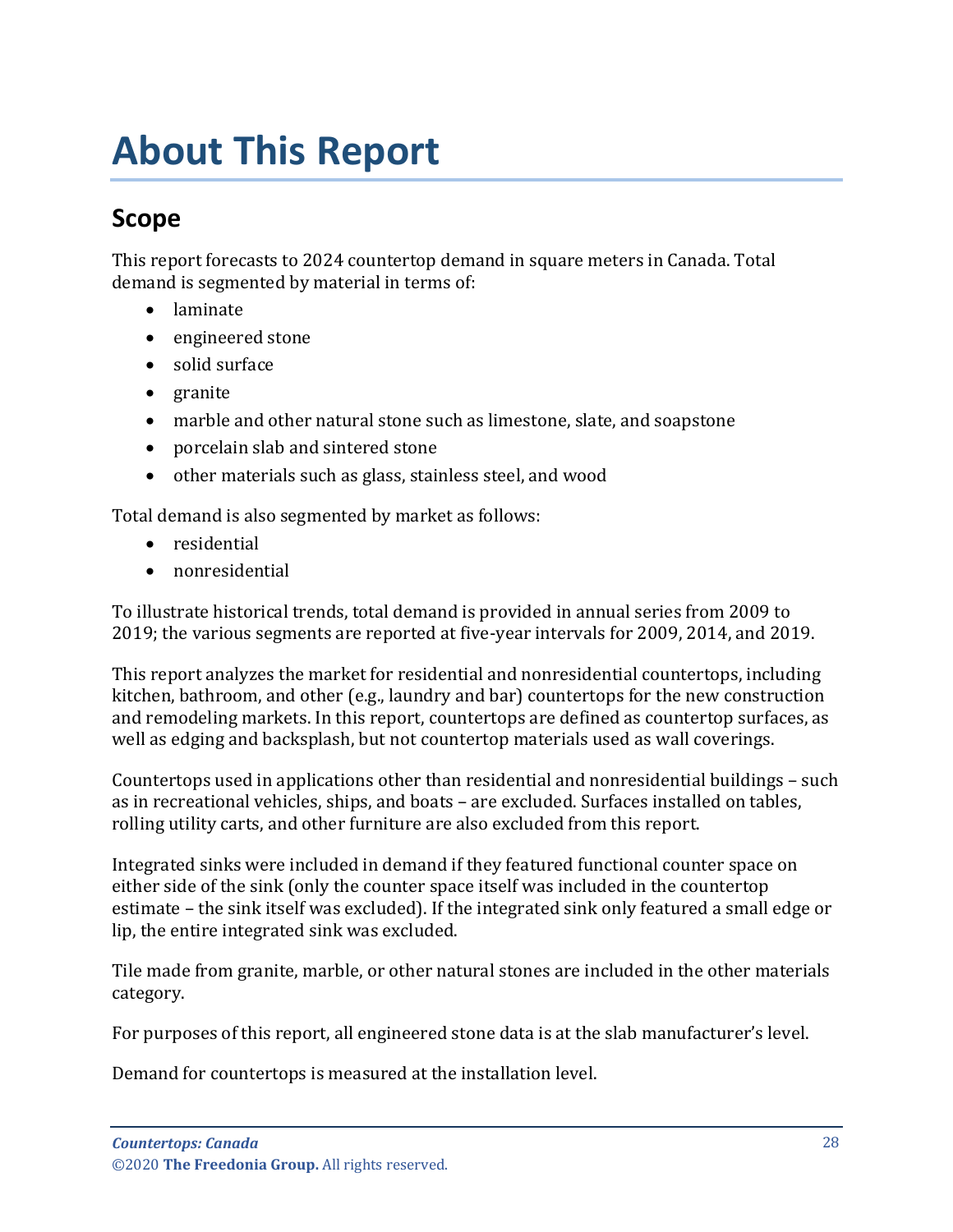#### **About This Report**

Key macroeconomic indicators are also provided with quantified trends. Other various topics, including profiles of pertinent leading suppliers, are covered in this report. A full outline of report items by page is available in the Table of Contents.

## <span id="page-4-0"></span>**Sources**

*Countertops: Canada* (FA60020) is based on *[Global Countertops,](http://www.freedoniagroup.com/DocumentDetails.aspx?ReferrerId=FL-FOCUS&studyid=3836)* a comprehensive industry study published by The Freedonia Group. Reported findings represent the synthesis and analysis of data from various primary, secondary, macroeconomic, and demographic sources, such as:

- firms participating in the industry, and their suppliers and customers
- government/public agencies
- intergovernmental and non-governmental organizations
- trade associations and their publications
- the business and trade press
- indicator forecasts by The Freedonia Group
- the findings of other reports and studies by The Freedonia Group

Specific sources and additional resources are listed in the Resources section of this publication for reference and to facilitate further research.

## <span id="page-4-1"></span>**Industry Codes**

<span id="page-4-2"></span>

| Table 5   NAICS & SIC Codes Related to Countertops   |                                             |                                           |                                                                          |  |
|------------------------------------------------------|---------------------------------------------|-------------------------------------------|--------------------------------------------------------------------------|--|
| <b>NAICS/SCIAN 2017</b>                              |                                             | <b>SIC</b>                                |                                                                          |  |
| <b>North American Industry Classification System</b> |                                             | <b>Standard Industrial Classification</b> |                                                                          |  |
| 238340                                               | Tile & terrazzo contractors                 | 1743                                      | Terrazzo, tile, marble, mosaic work                                      |  |
| 238390                                               | Other building finishing contractors        | 1799                                      | Special trade contractors, nec                                           |  |
| 326199                                               | All other plastics product mfg              | 2511                                      | Wood household furniture, except<br>upholstered                          |  |
| 327110                                               | Pottery, ceramics, & plumbing fixtures mfg  | 2514                                      | Metal household furniture                                                |  |
| 327991                                               | Cut stone & stone product mfg               | 2541                                      | Wood office & store fixtures, partitions,<br>shelving & lockers          |  |
| 337110                                               | Wood kitchen cabinet & countertop mfg       | 2542                                      | Office & store fixtures, partitions, shelving, &<br>lockers, except wood |  |
| 337215                                               | Showcase, partition, shelving, & locker mfg | 3089                                      | Plastic products, nec                                                    |  |
|                                                      |                                             | 3281                                      | Cut stone & stone products                                               |  |
|                                                      |                                             | 5712                                      | <b>Furniture stores</b>                                                  |  |
|                                                      |                                             | 5719                                      | Miscellaneous home furnishings                                           |  |

Source: US Census Bureau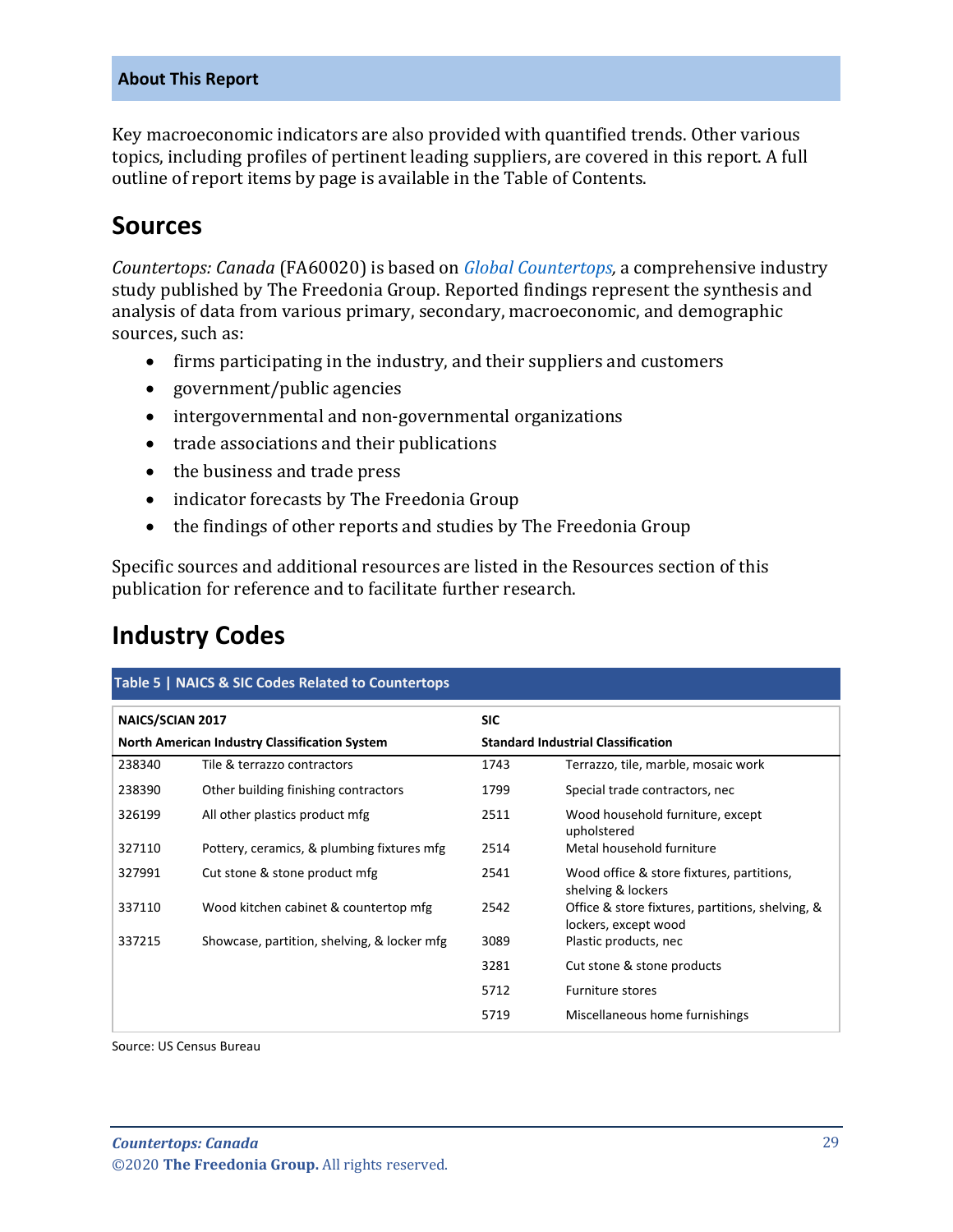## <span id="page-5-0"></span>**Freedonia Methodology**

The Freedonia Group, a subsidiary of MarketResearch.com, has been in business for more than 30 years and in that time has developed a comprehensive approach to data analysis that takes into account the variety of industries covered and the evolving needs of our customers.

Every industry presents different challenges in market sizing and forecasting, and this requires flexibility in methodology and approach. Freedonia methodology integrates a variety of quantitative and qualitative techniques to present the best overall picture of a market's current position as well as its future outlook: When published data are available, we make sure they are correct and representative of reality. We understand that published data often have flaws either in scope or quality, and adjustments are made accordingly. Where no data are available, we use various methodologies to develop market sizing (both top-down and bottom-up) and then triangulate those results to come up with the most accurate data series possible. Regardless of approach, we also talk to industry participants to verify both historical perspective and future growth opportunities.

Methods used in the preparation of Freedonia market research include, but are not limited to, the following activities: comprehensive data mining and evaluation, primary research, consensus forecasting and analysis, ratio analysis using key indicators, regression analysis, end use growth indices and intensity factors, purchase power parity adjustments for global data, consumer and end user surveys, market share and corporate sales analysis, product lifespan analysis, product or market life cycle analysis, graphical data modeling, long-term historical trend analysis, bottom-up and top-down demand modeling, and comparative market size ranking.

Freedonia quantifies trends in various measures of growth and volatility. Growth (or decline) expressed as an average annual growth rate (AAGR) is the least squares growth rate, which takes into account all available datapoints over a period. The volatility of datapoints around a least squares growth trend over time is expressed via the coefficient of determination, or  $r^2$ . The most stable data series relative to the trend carries an  $r^2$  value of 1.0; the most volatile – 0.0. Growth calculated as a compound annual growth rate (CAGR) employs, by definition, only the first and last datapoints over a period. The CAGR is used to describe forecast growth, defined as the expected trend beginning in the base year and ending in the forecast year. Readers are encouraged to consider historical volatility when assessing particular annual values along the forecast trend, including in the forecast year.

# **Copyright & Licensing**

The full report is protected by copyright laws of the United States of America and international treaties. The entire contents of the publication are copyrighted by The Freedonia Group.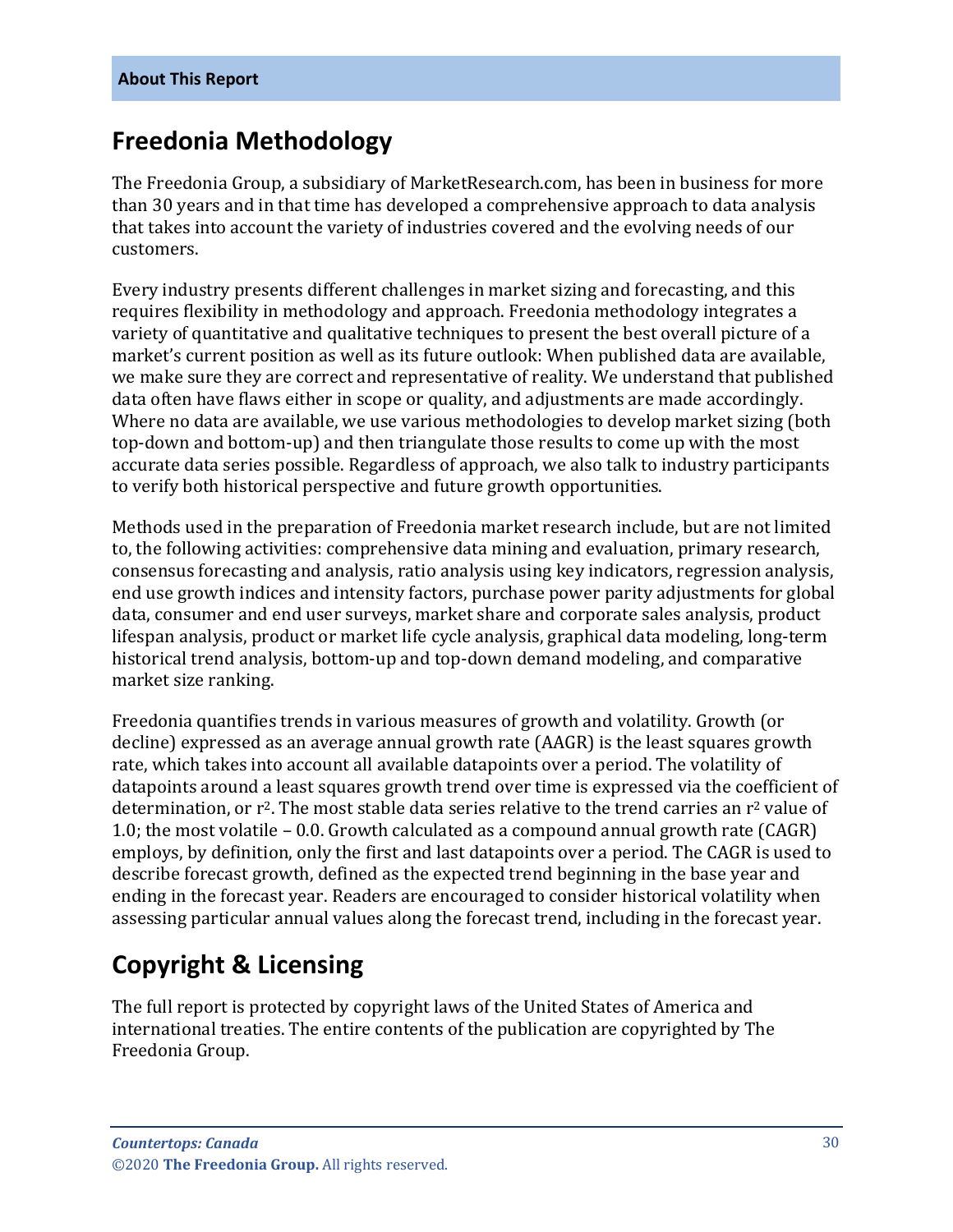### <span id="page-6-0"></span>**Resources**

#### **The Freedonia Group**

 *[Global Countertops](http://www.freedoniagroup.com/DocumentDetails.aspx?ReferrerId=FL-FOCUS&studyid=3836)* **[Freedonia Industry Studies](http://www.freedoniagroup.com/Home.aspx?ReferrerId=FL-Focus)**  *[Behind the Wall Plumbing](http://www.freedoniagroup.com/DocumentDetails.aspx?ReferrerId=FL-FOCUS&studyid=3642) [Cabinets](http://www.freedoniagroup.com/DocumentDetails.aspx?ReferrerId=FL-FOCUS&studyid=3772) [Countertops](http://www.freedoniagroup.com/DocumentDetails.aspx?ReferrerId=FL-FOCUS&studyid=3799) [Decorative Laminates](http://www.freedoniagroup.com/DocumentDetails.aspx?ReferrerId=FL-FOCUS&studyid=3662) [Decorative Tile](http://www.freedoniagroup.com/DocumentDetails.aspx?ReferrerId=FL-FOCUS&studyid=3697) [Global Adhesives & Sealants](http://www.freedoniagroup.com/DocumentDetails.aspx?ReferrerId=FL-FOCUS&studyid=3715) [Global Construction Chemicals](http://www.freedoniagroup.com/DocumentDetails.aspx?ReferrerId=FL-FOCUS&studyid=3769) [Global Drywall & Building Plaster](http://www.freedoniagroup.com/DocumentDetails.aspx?ReferrerId=FL-FOCUS&studyid=3768) [Global Engineered Stone Countertops](http://www.freedoniagroup.com/DocumentDetails.aspx?ReferrerId=FL-FOCUS&studyid=3813) [Global Housing](http://www.freedoniagroup.com/DocumentDetails.aspx?ReferrerId=FL-FOCUS&studyid=3752) [Global Major Household Appliances](http://www.freedoniagroup.com/DocumentDetails.aspx?ReferrerId=FL-FOCUS&studyid=3739) [Home Kitchen & Bathroom Remodeling](http://www.freedoniagroup.com/DocumentDetails.aspx?ReferrerId=FL-FOCUS&studyid=3604) [Outdoor Kitchens](http://www.freedoniagroup.com/DocumentDetails.aspx?ReferrerId=FL-FOCUS&studyid=3821) [Plumbing Fixtures & Fittings](http://www.freedoniagroup.com/DocumentDetails.aspx?ReferrerId=FL-FOCUS&studyid=3717)* **Freedonia [Focus Reports](https://www.freedoniafocusreports.com/redirect.asp?progid=89534&url=/)**  *[Adhesives & Sealants: Canada](https://www.freedoniafocusreports.com/Adhesives-Sealants-Canada-FA35088/?progid=89534) [Architectural Services: United States](https://www.freedoniafocusreports.com/Architectural-Services-United-States-FF95039/?progid=89534) [Cabinets: United States](https://www.freedoniafocusreports.com/Cabinets-United-States-FF60042/?progid=89534) [Commercial Building Construction: United States](https://www.freedoniafocusreports.com/Commercial-Building-Construction-United-States-FF60032/?progid=89534) [Construction: United States](https://www.freedoniafocusreports.com/Construction-United-States-FF60054/?progid=89534) [COVID-19 Market Impact Analysis](https://www.freedoniafocusreports.com/COVID-19-Market-Impact-Analysis-FW95079/?progid=89534) [Decorative Laminates: United States](https://www.freedoniafocusreports.com/Decorative-Laminates-United-States-FF60027/?progid=89534) [Housing: Canada](https://www.freedoniafocusreports.com/Housing-Canada-FA60024/?progid=89534) [Major Household Appliances: Canada](https://www.freedoniafocusreports.com/Major-Household-Appliances-Canada-FA90017/?progid=89534) [Plumbing Fixtures & Fittings: Canada](https://www.freedoniafocusreports.com/Plumbing-Fixtures-Fittings-Canada-FA60035/?progid=89534) [Stone Tile: United States](https://www.freedoniafocusreports.com/Stone-Tile-United-States-FF60070/?progid=89534)*

 *[Windows & Doors: Canada](https://www.freedoniafocusreports.com/Windows-Doors-Canada-FA60041/?progid=89534) [Wood Millwork: United States](https://www.freedoniafocusreports.com/Wood-Millwork-United-States-FF20012/?progid=89534)*

**[Freedonia Custom Research](http://www.freedoniagroup.com/CustomResearch.aspx?ReferrerId=FL-Focus)**

#### **Trade Publications**

*Canadian Woodworking & Home Improvement Discovering Stone Houzz*